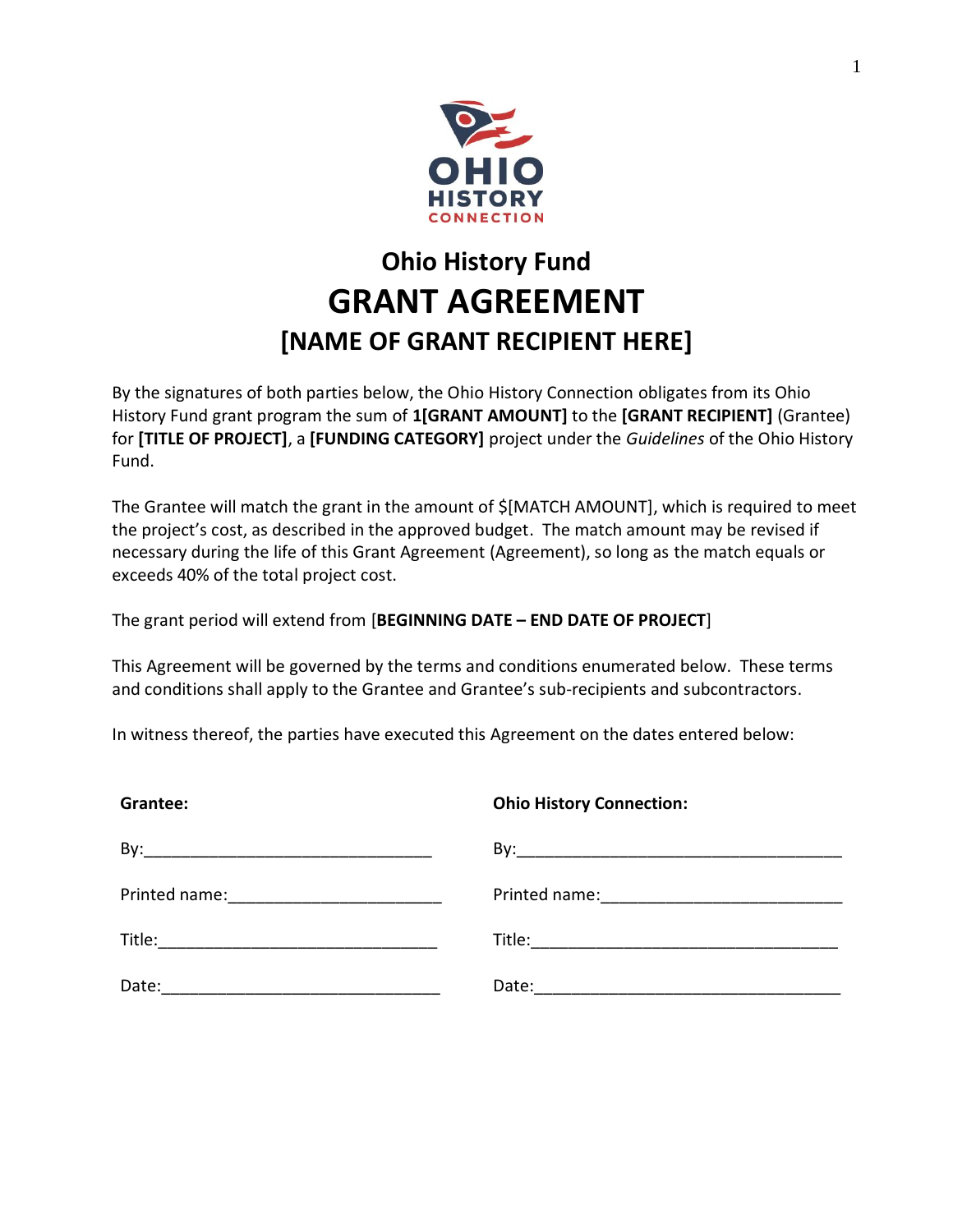# **GRANT TERMS AND CONDITIONS**

# **Certification of Status**

**1.** The Grantee certifies that it is a non-profit organization incorporated in the State of Ohio in good standing and that the IRS has granted to it tax-exempt status, or that it is public entity in the State of Ohio. Furthermore, the Grantee warrants that it has the legal authority to accept the Ohio History Fund grant from the Ohio History Connection and to finance and complete the funded project, as described herein including subsequent approved modifications.

# **Use of Grant Funds**

- 2. The proposal submitted by the Grantee, as amended and approved by the Ohio History Connection, is considered part of this Agreement. Grant funds will be expended only for the activities set forth in the grant proposal's narrative, work schedule, and budget included therein.
- 3. Project costs must be incurred during the grant period. Expenses charged to grant funds may not be incurred prior to the beginning dates specified above or after the grant end date, also specified above. Obligations outstanding as of the end date of the grant period shall be paid within 30 days thereafter.
- 4. Any portion of the Ohio History Fund grant award that is not obligated at the end of the grant period shall be recaptured by the Ohio History Connection for future grant making. Grantee shall return such funds to Ohio History Connection, or otherwise cooperate in Ohio History Connections recovery of the funds.
- 5. The Grantee agrees to assign or secure for this Project personnel who meet applicable professional qualifications as stated in the Ohio History Fund's Guidelines
- 6. Travel expense reimbursement amounts for the Project are set by rates in the Ohio History Connection's Travel Policy and Procedures in effect as of the date of this Agreement.
- 7. The Grantee agrees not to use any part of the Ohio History Fund grant or matching share for this Project for any activity or for the publication or distribution of literature that in any ways tends to promote public support or opposition to any legislative proposal on which Congressional, state, or local government action is not complete.
- 8. No funds from this grant will be used to pay the cost of alcoholic beverages

# **Reports, Forms, & Disbursement of Grant Funds**

- 9. The Ohio History Connection shall remit the grant award to the Grantee upon submission and acceptance of the following reports and forms:
- 10. For the first payment of the grant award (50% of the total award for Organizational Development and Programs & Collections projects; 20% for Bricks & Mortar projects):
	- 1) Signed Grant Agreement
	- 2) Completed W-9 form
	- 3) Completed Ohio History Connection New Vendor Form
	- 4) Invoice / Request for Grant Disbursement
	- 5) Revised project budget
	- 6) Revised project schedule
	- 7) Request for Proposal, if required and approved in writing by the Ohio History Fund (if Bricks & Mortar project or otherwise required. See "Procurement" below)
	- 8) For Bricks & Mortar projects Certificate of Insurance. See item #52 below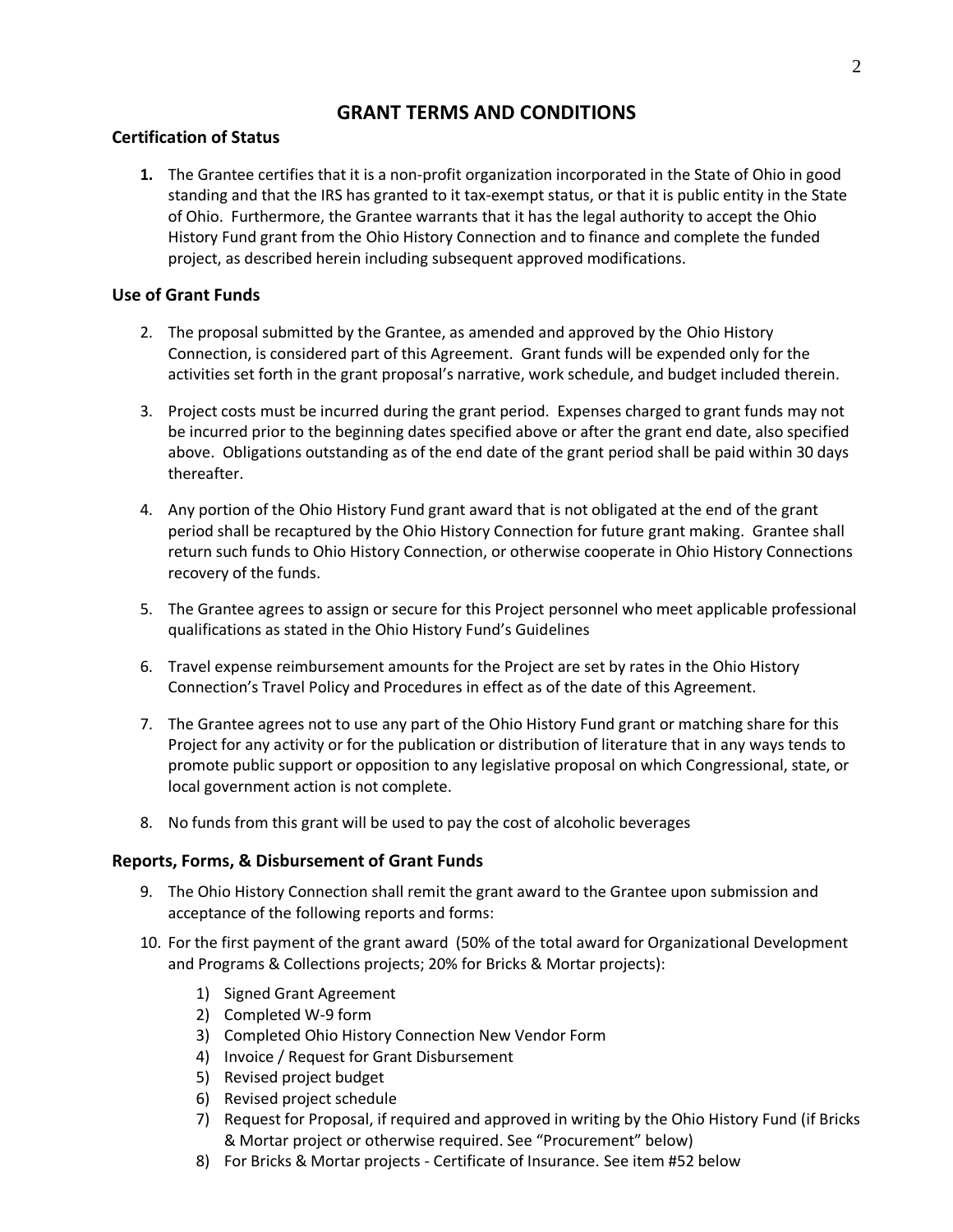- 11. The Grantee will submit a Mid-project report at the half-way completion point of the project, **[DATE FROM WORK SCHEDULE HERE]**. The report shall include all materials and information requested in the Ohio History Connection's online system, accessible via [www.ohiohistory.org/historyfund.](http://www.ohiohistory.org/historyfund)
- 12. The Grantee will submit a final project report to the Ohio History Connection no later than 30 days after the end of the grant period. The grant period ends **[DATE FROM WORK SCHEDULE HERE]**. The final report is due **[DATE 30 DAYS AFTER ABOVE]**. The report shall include all materials and information requested in the Ohio History Connection's online system, accessible via [www.ohiohistory.org/historyfund.](http://www.ohiohistory.org/historyfund) Upon review and acceptance of the report, the Ohio History Connection will disburse the remaining grant amount.
- 13. If this Agreement governs a Bricks & Mortar project, see "Bricks & Mortar-Conditions," below.

# **Grant Accounting and Auditing**

- 14. The Grantee's matching share is noted above and must be incurred within the grant period for the Ohio History Connection to make the final grant payment.
- 15. The Grantee agrees to maintain records and accounts consistent with generally accepted accounting principles and adequate to permit an accurate and expeditious audit, as necessary, by the Ohio History Connection or its designated representative.
- 16. The Grantee agrees to maintain records to demonstrate the required matching contributions, including written proof of the monetary value of matching amounts and agrees to maintain such proof so as to permit an accurate and expeditious audit.
- 17. The Grantee agrees to retain all project-related records for 3 years following final payment of project-related expenses and resolution of all other pending project-related matters. If an audit, litigation, or other action is started before the end of the 3 year period, records relating to the action must be retained until all issues arising from the action are resolved or until the end of the 3 year period, whichever is later.
- 18. The Ohio History Connection will not be responsible or liable for any deficit arising from the Grantee's program nor will the Ohio History Connection be liable for any costs over and above the grant amount specified in this Agreement.

# **Procurement**

- 19. If checked  $(X)$  the Grantee agrees to solicit competitive proposals for this project using a written Request for Proposal (RFP).
	- Proposals are to be solicited from an adequate number of qualified sources to permit reasonable competition consistent with the nature and requirements of the procurement.
	- To ensure that small businesses, minority-owned firms, and women's business enterprises (WBE) are used to the fullest extent practicable, recipient agrees to visit the Ohio Department of Administrative Services Minority Business Enterprise (MBE) Program website to search for certified MBE and WBE businesses and to document inclusion of such businesses in their procurement process.
	- Grantee will award the contract to a responsible and responsive bidder on the basis of written selection criteria in the RFP.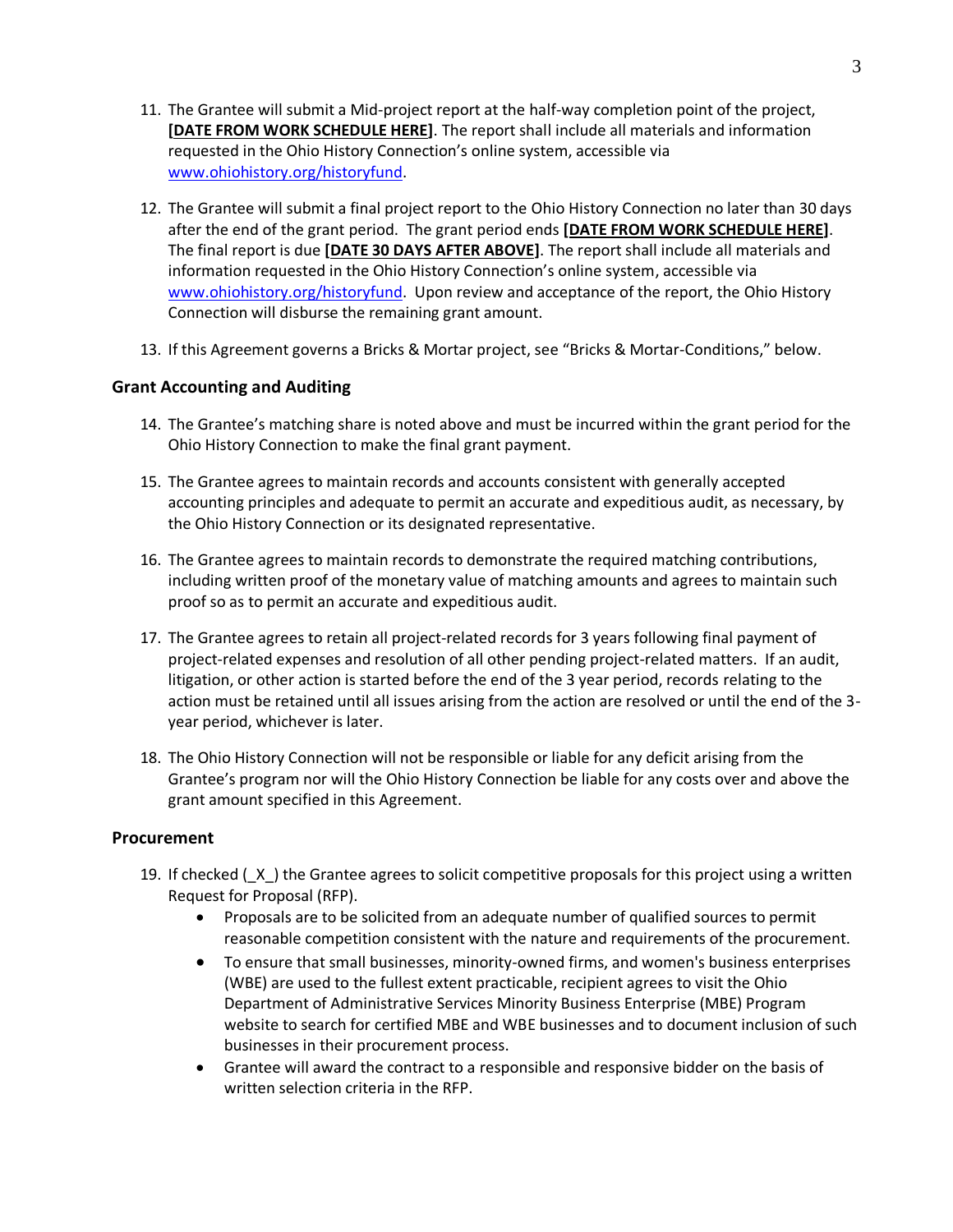- 20. Requests for Proposal must be reviewed and approved by the Ohio History Connection prior to issuance. Any contractor/consultant involved in preparing the RFP cannot be hired to carry out the work.
	- The first grant payment will be sent upon approval of the RFP by the Ohio History Connection.
- 21. Grantee agrees that if a consultant was hired prior to the grant period, documentation showing that a fair and open selection process was used to hire the consultant will be submitted to Ohio History Connection prior to the initiation of project work.
- 22. RFPs must insure that the scope of the project meets applicable standards and best practices. In the case of this project these include: **[insert title of appropriate standards/best practices document here]**, e.g[. Secretary of the Interiors Standards for Rehabilitation.](https://www.nps.gov/tps/standards/four-treatments/treatment-rehabilitation.htm)]

# **Revisions to Project**

- 23. The Grantee agrees to complete the proposed work by the project end date noted above and will adhere to the work schedule, budget, and scope of work submitted in the grant application.
- 24. Requests for changes to the schedule, budget, and/or scope must be submitted in writing and approved prior to any such change. Note, however, that changes for an aggregate budget amount of 20% or less need no prior approval. Additionally, the Grantee will notify the Ohio History Connection of any changes in the dates of public events and / or in the key personnel identified in the grant application.

# **Non-Assignability, Third Party Obligations and Liability**

- 25. The Grantee may subcontract for performance of project-related work as described in Grantee's application. The execution of subcontracts shall not alter or modify the obligations of the Grantee. The Grantee shall not assign or otherwise transfer final responsibility for this Grant Agreement, the grant, or the project to any third party.
- 26. Work done by outside party for the Grantee must be governed by a written contact. Grantees are not required to submit contracts for approval by the Ohio History Connection prior to execution. Grantees are required to submit executed contracts as a part of the final project report ( #12 above).
- 27. It is not the intent of the parties to this Agreement to create an agency relationship. Neither party, nor their subconsultants or subcontractors, may bind the other to obligations to third parties. The Grantee shall be solely responsible for the acts, omissions, faults, and negligence of its agents, employees, volunteers, contractors, subcontractors, and their employees, and all other persons otherwise engaged by the Grantee under this Agreement and for any damage to persons or property as a result thereof.

# **Indemnification**

28. Except in the case that the Grantee is an agency of the State of Ohio or of a political subdivision thereof, he Grantee shall indemnify the and hold the Ohio History Connection, its members, officers, employees, agents and licensees harmless from and against any and all liabilities, claims, costs, expenses (including, without limitation, attorney's fees), penalties, causes of action, demands, losses, judgments or damage asserted against the Ohio History Connection or the Ohio History Connection's members, officers, employees, agents and licensees by or on behalf of any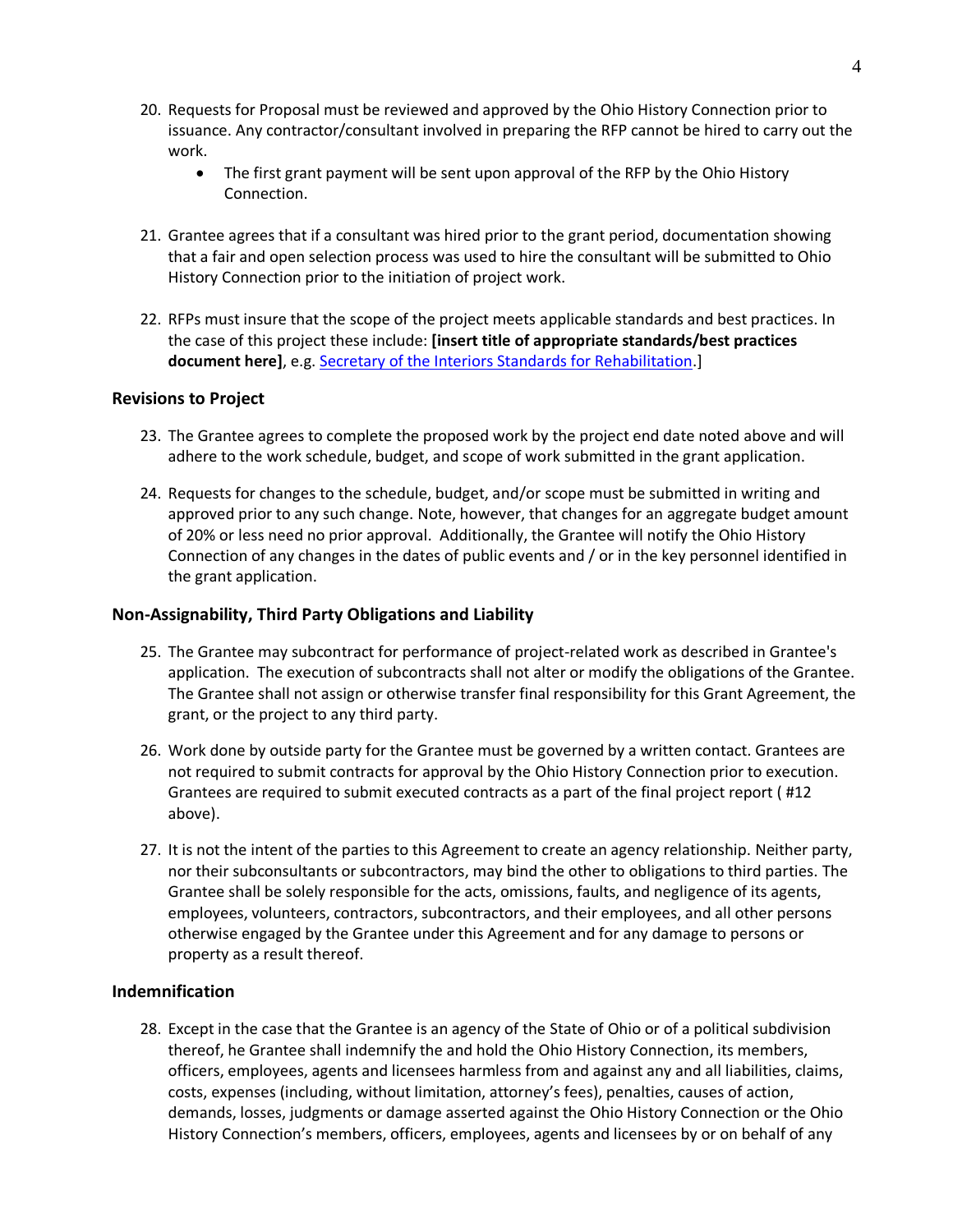person, firm, or corporation arising out of or in any way related to the negligent or willful acts of the Grantee or its officers, employees, agents, or licensees

# **Acknowledging Ohio History Fund Support**

*Project manager and authorizing official specified in the grant application initial below where indicated.*

29. All written, visual, and audio material about Ohio History Fund-supported activities – including, but not limited to news releases, newsletter articles, web sites, social media postings, and program handouts – must include the following acknowledgement, verbatim and in legible type:

**"This project is made possible in part by the Ohio History Fund, a grant program of the Ohio History Connection. The Ohio History Fund is made possible by voluntary donations of state income tax refunds, sales of Ohio History "mastodon" license plates, and direct donations to the Ohio History Connection[. www.ohiohistory.org/historyfund](http://www.ohiohistory.org/historyfund)"** 

- 30. In any social media posts about the Project, use the tags **@ohiohistory, #HistoryFund** and **#OhioHistoryConnection**, in addition to the acknowledgement language in #29 above.
- 31. The Grantee agrees to erect or mount a sign visible to the public near the project site that includes language in #29 above. For the sake of clarity, the sign should state the name of the Project as given in this Agreement.
- 32. The Ohio History Connection's logo must be displayed legibly as a part of all Grantee's printed and visual acknowledgements of the grant.



- 33. The Ohio History Fund's support must be acknowledged verbally at all grant-funded public events and programs.
- 34. By the due date of the mid-project report (see #11 above) the grantee shall address a letter to its state representative, state senator, U.S. representative, and U.S. senators describing the Project, its significance, and the role of Ohio History Fund support in the project. Copies of such acknowledgements shall be included in the project's mid-term progress report to the Ohio History Connection.

*Because Ohio History Fund grants are made possible solely through voluntary donations of portions of Ohio income tax refunds and optional purchases of Ohio History "mastodon" license plates, the program relies on grantees and others for promotional support. Both the Project Director and Authorizing Official named in the grant application agree that the grantee organization will acknowledge Ohio History Fund support as specified in sections #27 - 34 above.* 

| <b>Project director initials:</b> | <b>Authorizing official initials:</b> |
|-----------------------------------|---------------------------------------|
|                                   |                                       |
|                                   |                                       |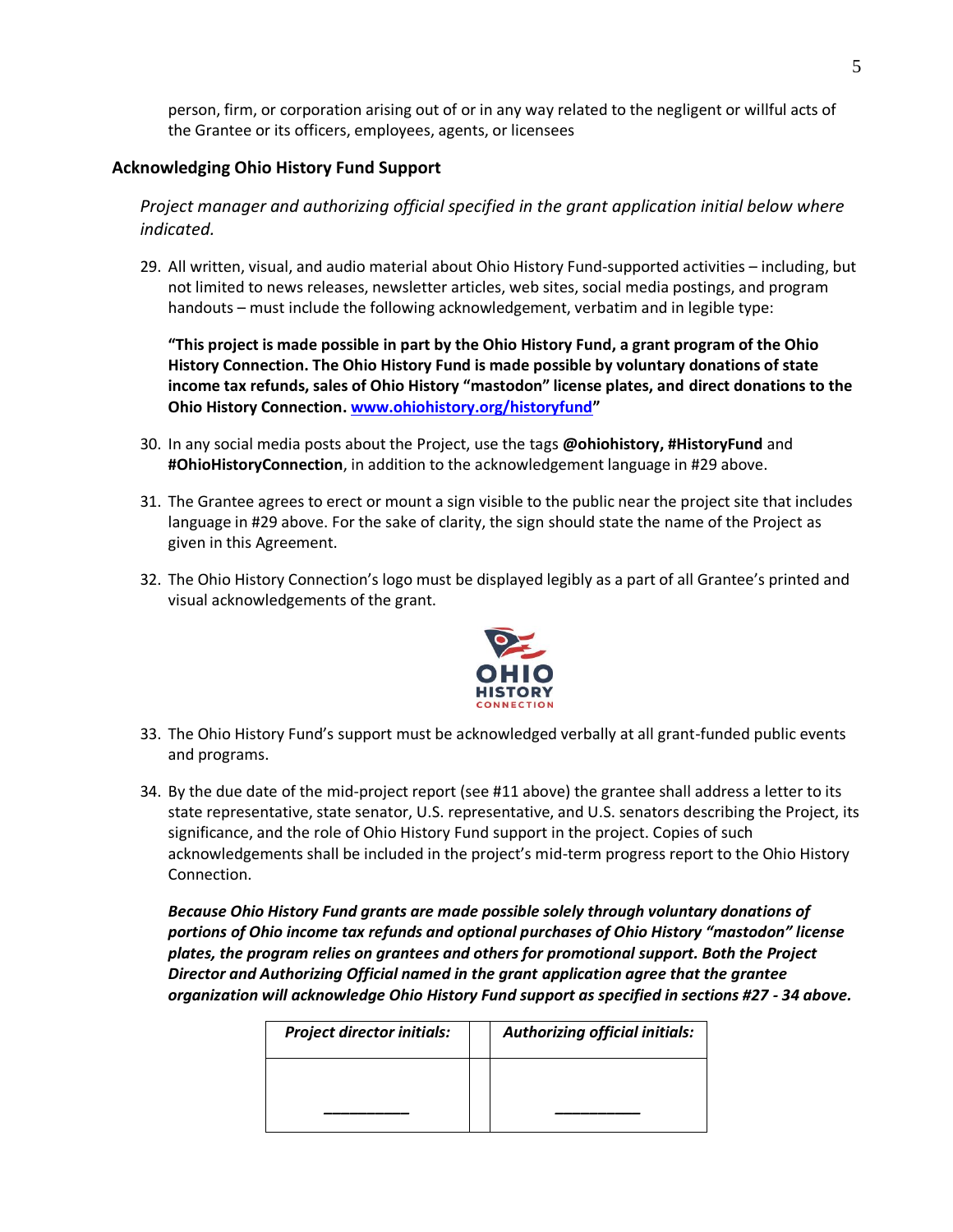# **Disclaimer**

35. Products arising from grant activities shall include a disclaimer stating that the findings, conclusions or recommendations do not necessarily represent the views of the Ohio History Connection.

#### **Public Programs**

- 36. If the Grantee's project includes any events open to the public, such as dedications, exhibits, performances, or programs, the Grantee shall notify the Ohio History Connection no later than two weeks before the event. The Ohio History Connection may choose to send a representative to the event, who shall be admitted without charge.
- 37. Grant-funded programs and events must take place at Americans with Disabilities Act-compliant facilities, or at facilities expressly exempted from Americans with Disabilities Act guidelines and regulations.

# **Copyright of Project Materials**

- 38. Except as otherwise provided by the Agreement, the Grantee shall retain ownership of and is free to copyright any books, publications, or productions ("Work") created as a result of the grant project. Grantee represents and warrants that the Work shall not use or infringe upon the intellectual property and property rights of any third party, and it shall defend, settle, or pay any judgments arising from any claims of infringement.
- 39. As a condition of grant assistance, the Grantee agrees to, and awards to the Ohio History Connection a royalty-free, non-exclusive, and irrevocable license throughout the world to publish, translate, reproduce, and use all subject data or copyrightable material based on such dates covered by the copyright.

# **Distribution of Project Media Products**

- 40. If a product of the Project is a book, video, audio production, or related item, the Ohio History Connection shall be forwarded two copies free of charge as a part of the project's final report. If the Ohio History Connection requests additional copies of materials produced under this grant for nonprofit use, the copies will be provide at the cost of reproduction and shipping, and no royalties or other fee will be charge by the Grantee or a distributor.
- 41. The Grantee may not distribute any media product that results from this Project with advertising in support of partisan, religious, or political advocacy or in a manner inconsistent with the Ohio History Fund *Guidelines*. Grantees may, however, recognize the support of a commercial products or services in the media product's credits. These provisions also apply to assignees who may take over rights to the product at a point in the future after the grant period ends.

# **Grant Suspension, Termination, or Ineligibility**

42. Failure of the Grantee to comply with any of the terms or conditions of this Agreement shall be deemed a material breach of the Agreement, and upon written notice from the Ohio History Connection, the Ohio History Connection shall, to the full extent permitted by law, have every right and remedy available to it by law, including the right to cancel the grant either in part of in whole and recover any partial payments made.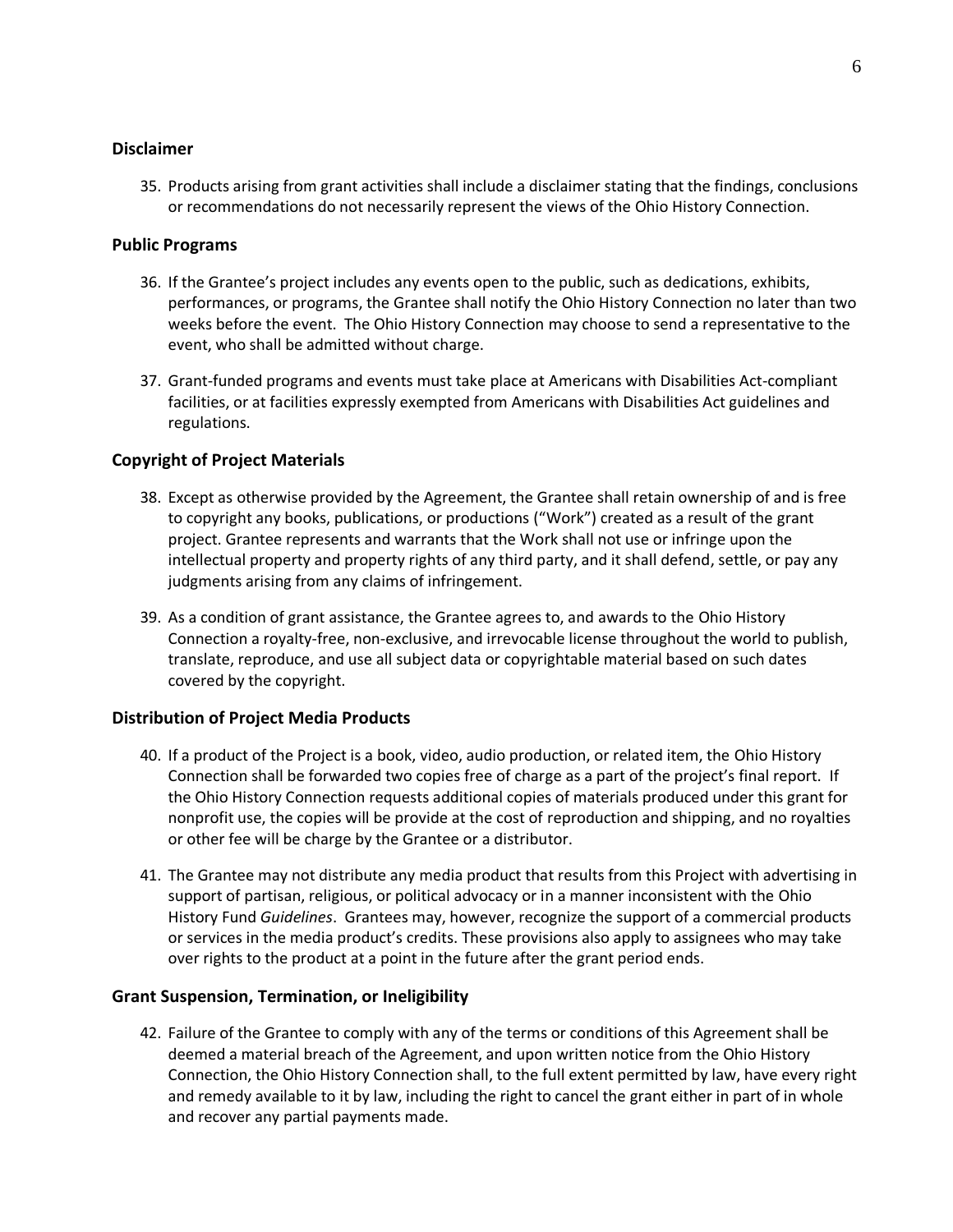43. This grant may also be terminated by mutual agreement, which shall not affect any valid commitment of grant funds that, in the judgment of both the Ohio History Connection and the Grantee, had become firm before the effective date of the termination.

# **Compliance with Local, State, and Federal law**

- 44. The Grantee affirms that it is not presently be debarred, suspended, proposed for debarment, declared ineligible or voluntarily excluded from participation in this transaction by any state or federal department or agency. The grantee further agrees to require certification of same from any subcontractors hired under the RFP process outlined in "Procurement" section above.
- 45. The Grantee affirms that no person shall be excluded from participation in, denied the benefits of, or otherwise be subjected to discrimination under any program, activity, or service on the basis of race, color, religion, sex, national origin, disability, ancestry, gender identity, sexual orientation, veteran's status, age or any other status or class protected by law. The Grantee further agrees not to so discriminate against any employee or applicant for employment to be hired in the performance of this Agreement with respect to hire, tenure, terms, conditions, or privileges of employment, or any matter directly or indirectly related to employment.
- 46. The Grantee and its subcontractors and partners in the performance of all activities under this Agreement shall comply with and require compliance with all applicable laws, ordinances, codes, and regulations of the United States, the State of Ohio, and of local government. No portion of the proceeds of the grant may be used for the personal benefit of disqualified persons.

#### **Bricks & Mortar Projects – Conditions**

- 47. Grant disbursement: A maximum of 20% of the total grant, or **\$[AMOUNT]** will be paid at the start of the project upon approval of the Request for Proposals by Ohio History Connection. Two additional partial payments may be paid on a reimbursement basis following submission of a Request for Reimbursement form. Partial payment requests must include documentation of match incurred. Any partial payments made will not exceed 55% of the grant amount, or **\$[AMOUNT]**. The final payment, the last 25% of the grant amount, **\$[AMOUNT]**, will be made upon acceptance of the final project report by the Ohio History Connection. .
- 48. The Grantee agrees to assume, after the completion of the project, the cost of continued maintenance, repair and administration of the grant-assisted property in such a way so as to preserve the architectural, historical, or archaeological qualities that keep the property eligible for listing in the National Register of Historic Places. As applicable, these obligations include reasonable measures for the protection of the property, including from vandalism or destruction, and may encompass, as appropriate, monitoring and coordination with local authorities regarding a response to imminent threats.
- 49. Accordingly, the Grantee agrees to sign a Preservation Agreement. The term of the Preservation Agreement must run for five years from the end date of the project indicated in this Grant Agreement or from the date of acceptance of the final project report, whichever is later. A copy of the executed Preservation Agreement must be submitted to the administrator of the Ohio History Fund prior to the disbursement of the final grant payment by the Ohio History Connection.
- 50. For all project work executed on properties not clearly visible from a public right-of-way, or where interior work other than structural or mechanical is funded, the owner agrees to provide public access to view the grant-assisted work or property no less than four days a year on an equitably spaced intervals. At the Grantee's option, the property may also be open at other times by appointment, in addition to the scheduled four days a year. Unless otherwise promoted in site brochures, websites, social media, or other means, the Grantee agrees to publish a notification